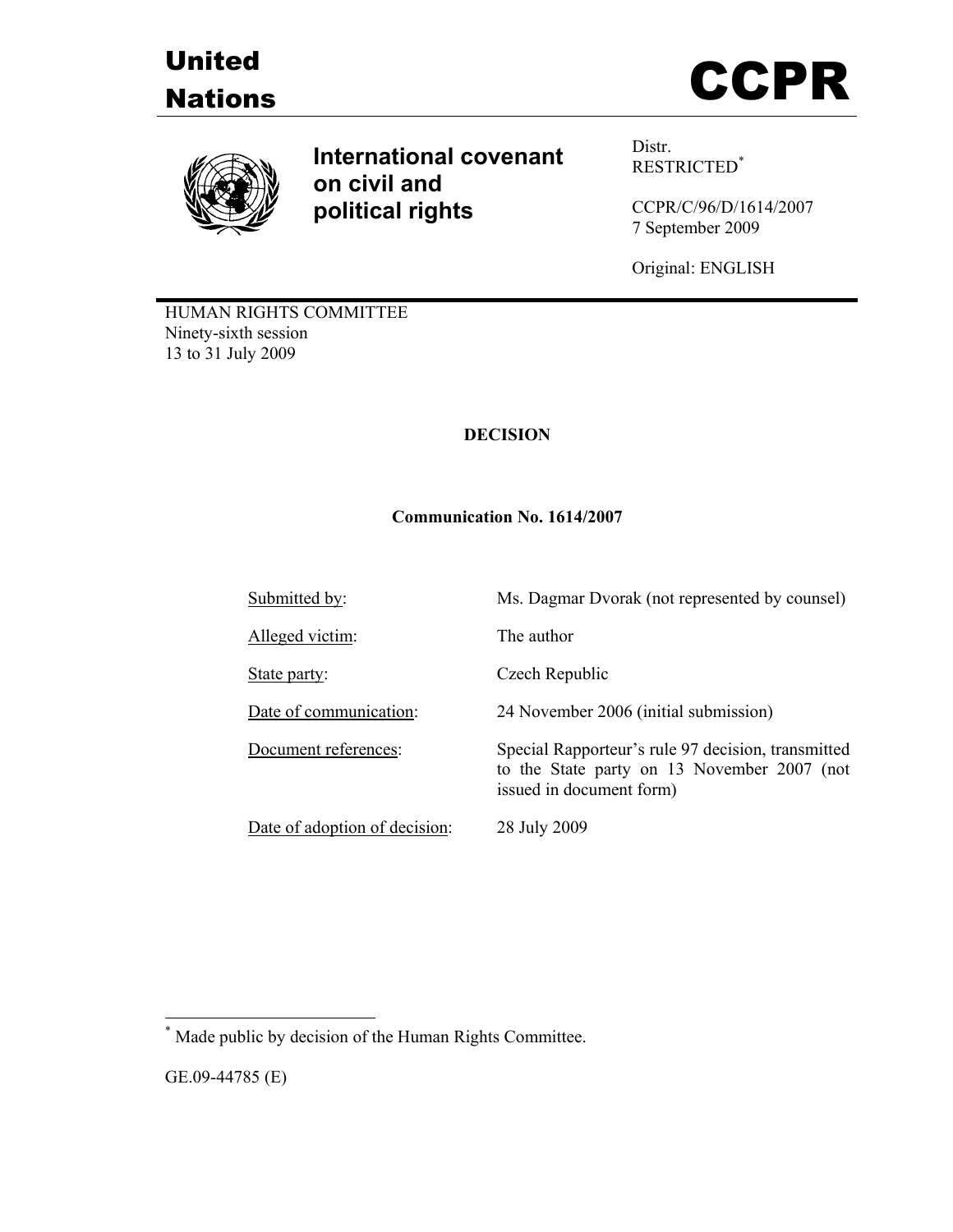*Subject matter:* Discrimination on the basis of citizenship with respect to property restitution

 *Procedural issues:* Abuse of the right of submission; exhaustion of domestic remedies; substantiation of claim

 *Substantive issues:* Equality before the law; equal protection of the law

 *Articles of the Covenant:* 14, paragraph 7; and 26

Articles of the Optional Protocol: 2, 3; 5, paragraph 2(b)

[Annex]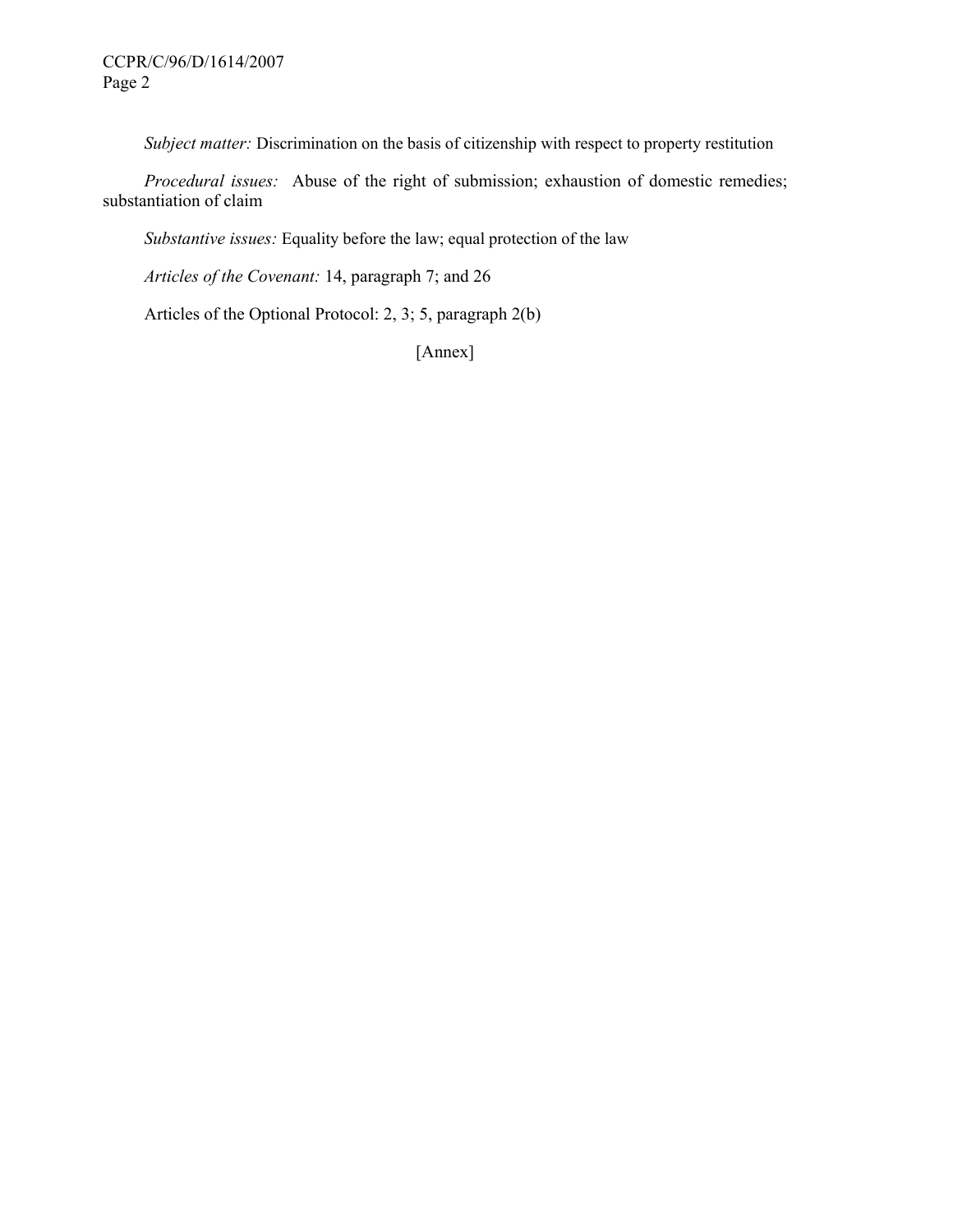#### **ANNEX**

#### DECISION OF THE HUMAN RIGHTS COMMITTEE UNDER THE OPTIONAL PROTOCOL TO THE INTERNATIONAL COVENANT ON CIVIL AND POLITICAL RIGHTS

Ninety-sixth session

#### concerning

#### **Communication No. 1614/2007\***

| Submitted by:          | Ms. Dagmar Dvorak (not represented by counsel) |
|------------------------|------------------------------------------------|
| Alleged victim:        | The author                                     |
| State party:           | Czech Republic                                 |
| Date of communication: | 24 November 2006 (initial submission)          |

 The Human Rights Committee, established under article 28 of the International Covenant on Civil and Political Rights,

Meeting on 28 July 2009,

Adopts the following:

 $\overline{a}$ 

#### **DECISION ON ADMISSIBILITY**

1. The author of the communication is Dagmar Dvorak, a citizen of the United States and the Czech Republic, currently residing in the United States of America. The author was born on 23 January 1921 in Prague. She claims to be a victim of violations by the Czech Republic of article 14, paragraph 7, and article 26 of the International Covenant on Civil and Political Rights. The Optional Protocol entered into force for the State party on 22 February 1993. The author is not represented.

<sup>\*</sup> The following members of the Committee participated in the examination of the present communication: Mr. Abdelfattah Amor, Mr. Mohammed Ayat, Mr. Prafullachandra Natwarlal Bhagwati, Mr. Lazhari Bouzid, Ms. Christine Chanet, Mr. Ahmad Amin Fathalla, Mr. Yuji Iwasawa, Ms. Helen Keller, Mr. Rajsoomer Lallah, Ms. Zonke Zanele Majodina, Ms. Iulia Antoanella Motoc, Mr. Michael O'Flaherty, Mr. José Luis Pérez Sanchez-Cerro, Mr. Rafael Rivas Posada, Sir Nigel Rodley, Mr. Fabian Omar Salvioli, Mr. Krister Thelin and Ms. Ruth Wedgwood.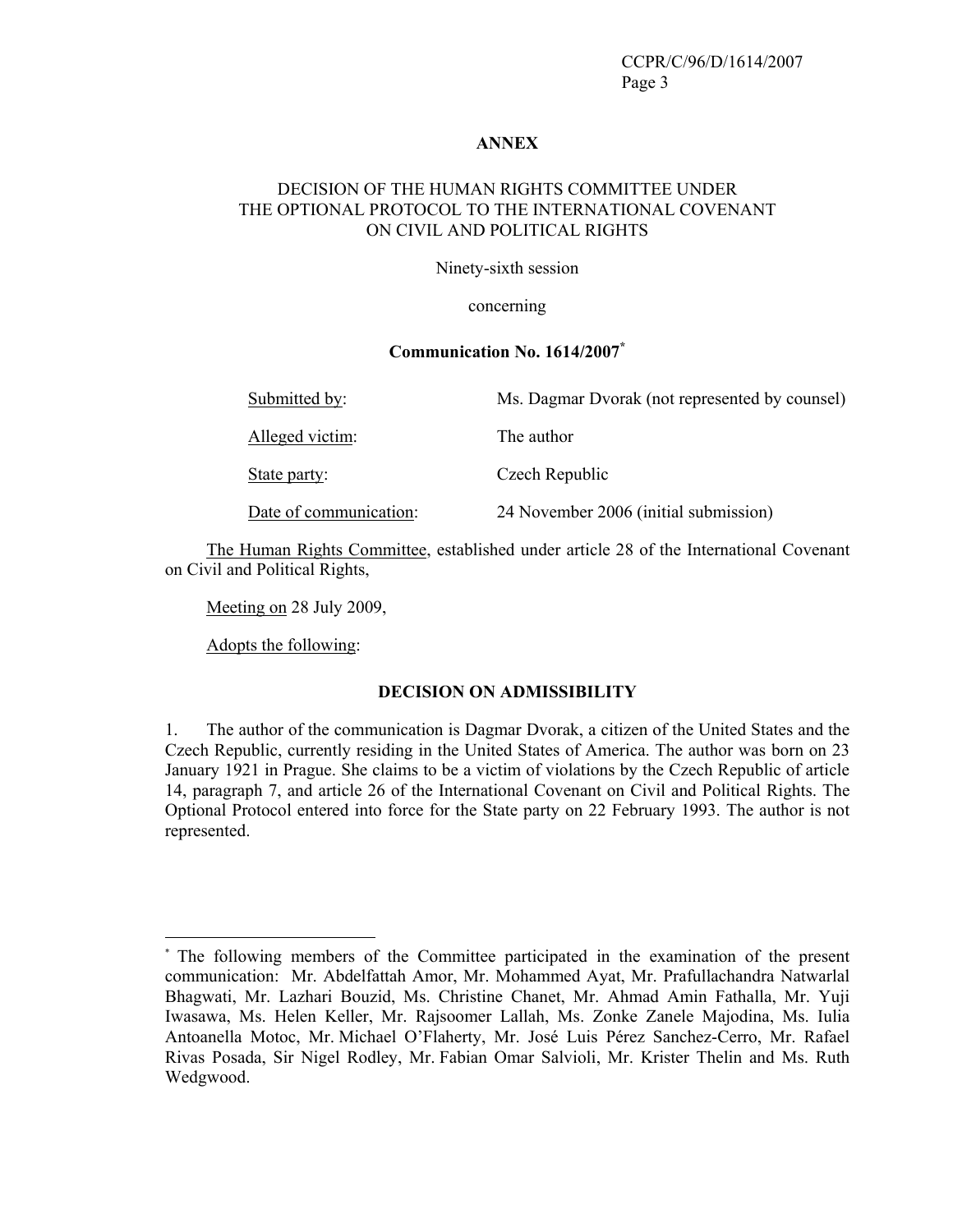### **Facts as presented by the author**

2.1 The author is the only child and heir of her mother, who owned an apartment building in downtown Prague. In this building she had a large apartment and during the German occupation she accepted a married couple as subtenants. As the subtenants were very untidy, the author's mother complained to the office in charge of dwellings to request another subtenant.

2.2 After the war, the subtenants went to the Prague National Committee to denounce the author's mother for having gone to the German authorities with her complaint.<sup>1</sup> As a result, the author' mother was fined. In a later amnesty of 20 December 1948 her mother was pardoned.

2.3 After the communist coup in February 1948, the Regional National Committee reopened the case and decided to confiscate the apartment building pursuant to Decree No. 108/45. The author's mother was evicted. She died in 1956.

2.4 The author re-acquired Czech citizenship on 30 September 1991. After the overthrow of the former communist government, she tried to recover the confiscated property in Prague. The Regional Court of Prague rejected her restitution claim under Act No. 87/1991 on 31 January 1994, on the grounds that she was not a resident of the Czech Republic. The author appealed to the City Court of Prague which, on 29 June 1994, confirmed the previous decision. An appeal to the Constitutional Court was rejected on 21 November 1994.

### **The complaint**

-

3. The author claims a violation of article 14, paragraph 7, and article 26 of the Covenant by the Czech Republic.

#### **The State party's observations on admissibility and merits**

4.1 In its submission of 13 May 2008, the State party addresses both admissibility and merits of the communication. As to admissibility, it maintains that the author failed to exhaust all available domestic remedies. It recalls that Section 3 of Act No. 87/1991 on Extra-judicial Rehabilitations defines who is an "entitled person" for the purpose of seeking property restitution. According to the original wording of that provision, one of the requirements was permanent residence in the Czech or Slovak Republics. This provision was declared unconstitutional by the Constitutional Court in July 1994 and, consequently, it was repealed.

4.2 In the light of the decision of the Constitutional Court, all persons who did not meet the residence requirement were granted a new opportunity to seek property restitution. However, the author of this communication did not seek property restitution under Act No. 87/1991 again. Under the circumstances, the State party considers that the communication should be declared inadmissible for non-exhaustion of domestic remedies.

4.3 In addition, the State party notes that the last domestic decision was delivered on 21 November 1994. Thus, more than twelve years had passed when the author approached the

<sup>&</sup>lt;sup>1</sup> The author alleges that during the German occupation there were no other than German authorities in charge of the office of dwellings.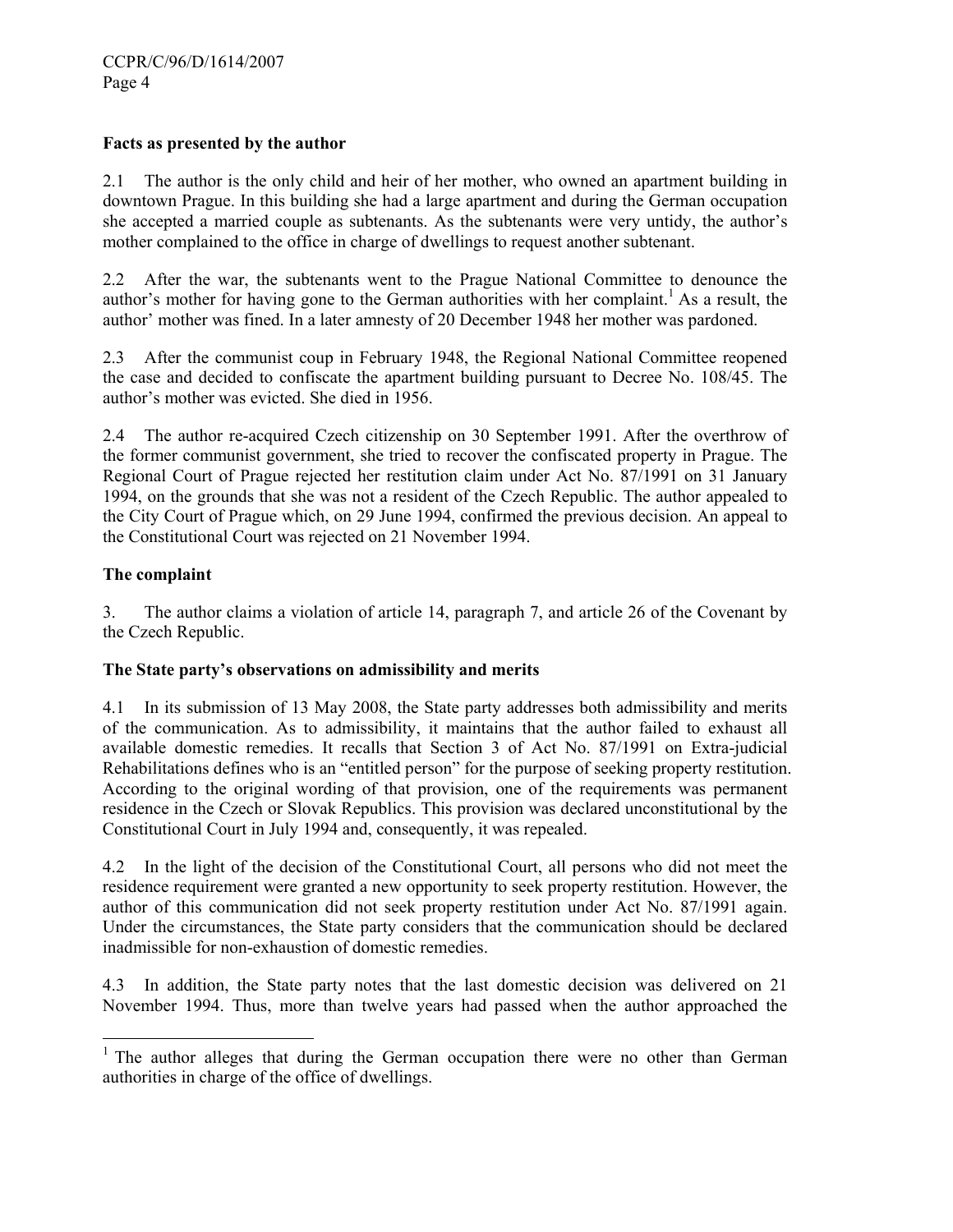Committee on 24 November 2006. In the States party's opinion, this delay is entirely unreasonable. The State party is aware that the Optional Protocol does not establish any time limits for submitting a communication, but points to jurisprudence of the Committee<sup>2</sup> which stated that when the delay is clearly unreasonable and unjustified it may constitute an abuse of the right of submission. The State party refers to other international complaint mechanisms, such as the European Court of Human Rights or the Inter-American Commission on Human Rights, where a six-month time limit for the filing of complaints exists.

4.4 In the absence of any explanation by the author of the reason for the delay, the State party invites the Committee to consider the communication inadmissible as an abuse of the right to submit a communication, under article 3 of the Optional Protocol.

4.5 On the merits of the case, the State party distinguishes this case from previous cases on property restitution dealt with by the Committee. In the present case, the issue is not the requirement of citizenship as a precondition for property restitution under the relevant laws.

4.6 The State party indicates that the author acquired Czech citizenship as early as September 1991, four days after she requested it. The State party explains that there were two reasons for the court of first instance to reject the author's action. Firstly, the passage of the ownership title to the property in question from the author's mother to the State took place outside the relevant period covered by the restitution laws, i.e. before 25 February 1948. Secondly, the author failed to meet the requirement of permanent residence.

4.7 The appellate court disagreed with the court of fist instance that Act No. 87/1991 was inapplicable *ratione temporis*, but considered that a transfer of property pursuant to Decree No. 108/1945 did not meet the requirements of article 2 of Act No. 87/1991. The appellate court considered that the author's mother was found guilty of sympathizing with Nazism after due and properly held administrative proceedings, in accordance with Decree No. 138/1945, which has not been repealed. Since the preconditions under article 2 for the passage of the property to the State were not met, the appellate court did not consider it necessary to deal with the requirements to be met by "entitled persons", i.e. permanent residence. The Constitutional Court upheld the decision of the court of first instance that the passage of the title to the property had taken place outside the relevant period, and therefore did not deal with the requirement of permanent residence either.

4.8 In view of the domestic courts' decisions, the State party notes that the failure to meet the requirement of permanent residence was only a collateral reason for the rejection of the author's claim at first instance. In addition, the Constitutional Court later declared this requirement unconstitutional. The State party highlights that the author does not comment on the other reasons for rejection and does not specify how these reasons discriminated against her.

4.9 The State party recalls that the property was *de iure* confiscated under Decree No. 108/1945 before the relevant period of Act No. 87/1991, although the *de facto* dispossession

 $\overline{a}$ 

<sup>2</sup> *Inter alia*, Communication No. 787/1997, *Gobin v. Mauritius*, inadmissibility decision adopted on 16 July 2001; Communication No. 1434/2005*, Fillacier v. France*, inadmissibility decision adopted on 27 March 2006.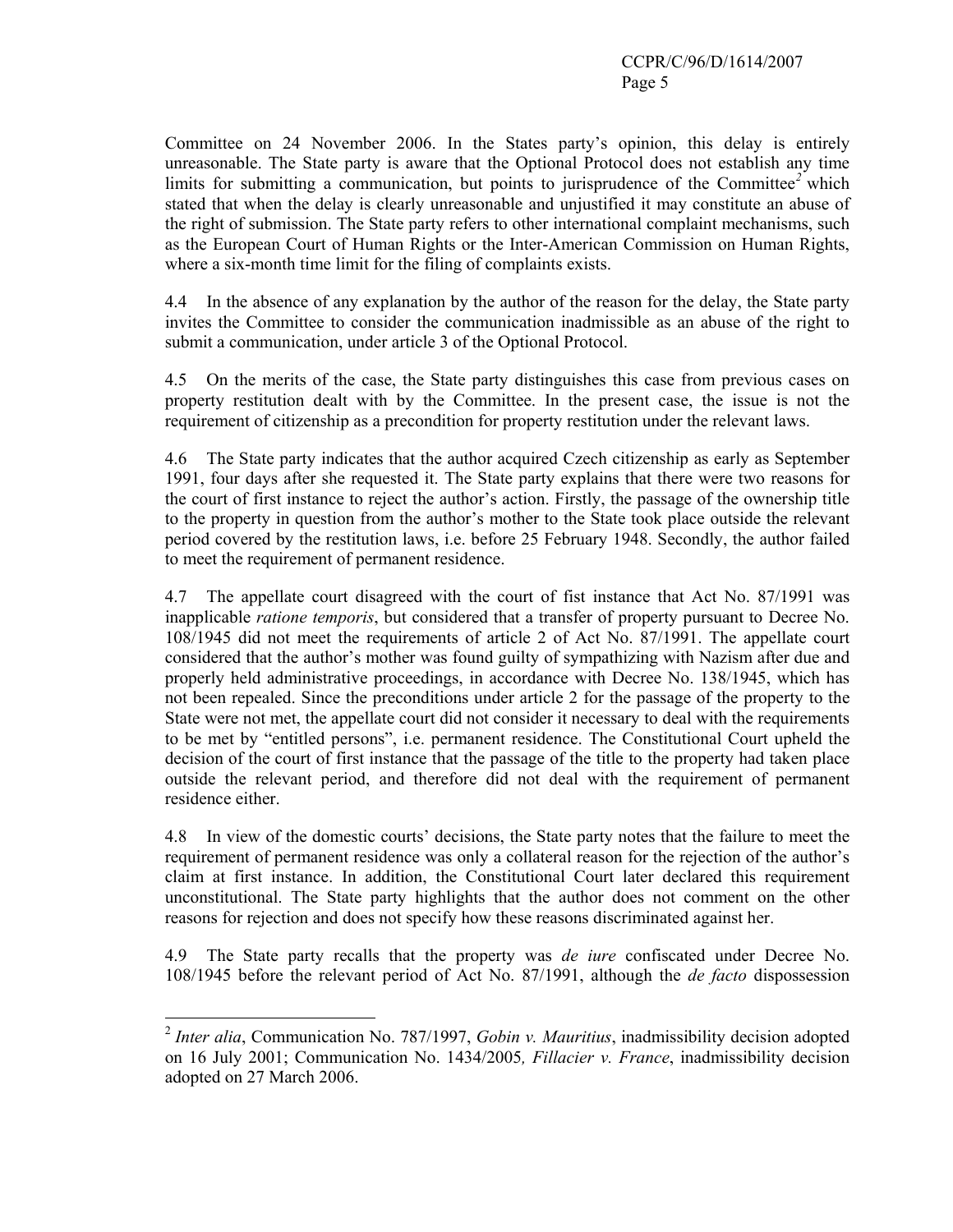took place in 1953. The State party refer to the decision of the Committee in *Drobek v. Slovakia*<sup>3</sup> where it was held that legislation adopted to compensate the victims of the communist regime did not appear to be *prima facie* discriminatory because it did not compensate the victims of injustices committed by earlier regimes.

4.10 The State party adds that, even if Act No. 87/1991 was applicable, the requirements of Section 2 of the law were not met. It argues that the property confiscation was the result of the author's mother being found guilty of approving of Nazism, which constituted an administrative infraction under Decree No. 138/1945, and that the instant case does not involve any injustice committed by the Communist regime.

4.11 As regards the alleged violation of article 14, paragraph 7, of the Covenant because of the conviction under Decree No. 138/1945 and the ensuing confiscation, the State party notes that these events took place before the Covenant and its Optional Protocol entered into force for the State party.

## **Author's comments on the State party's observations**

5.1 In comments dated 26 June 2008, the author reiterates that, pursuant to an amnesty issued in 1948, the sentence against her mother was quashed. She considered that confiscating her mother's property, after five years, was in violation of article 14, paragraph 7, of the Covenant. The author states that her mother was never pronounced a Nazi criminal or traitor.

5.2 As regards exhaustion of domestic remedies, the author states that no domestic remedies were available to her.

5.3 The author rejects the State party's argument that her communication is inadmissible as an abuse of the right of submission. She explains that the delay in submitting the communication was because neither her nor her lawyer in the Czech Republic were aware of the existence of the Committee and its decisions. She contends that the State party does not publish the Committee's decisions.

#### **Additional comments by the parties**

6.1 On 11 December 2008, the State party submitted additional observations in reply to the author's comments. It argues that the 1948 amnesty only stated that certain minor administrative penalties under Decree No. 138/1945 would not be served, and not that they would be quashed or erased.

6.2 As regards the alleged lack of information on the work of the Committee, the State party considered the explanation given by the author unreasonable, especially in relation to her Czech lawyer. The State party maintains that both the Covenant and the Optional Protocol were duly published in its Official Gazette.

<sup>&</sup>lt;sup>3</sup> Communication No. 643/1995, *Drobek v. Slovakia*, admissibility decision of 14 July 1997, para. 6.5.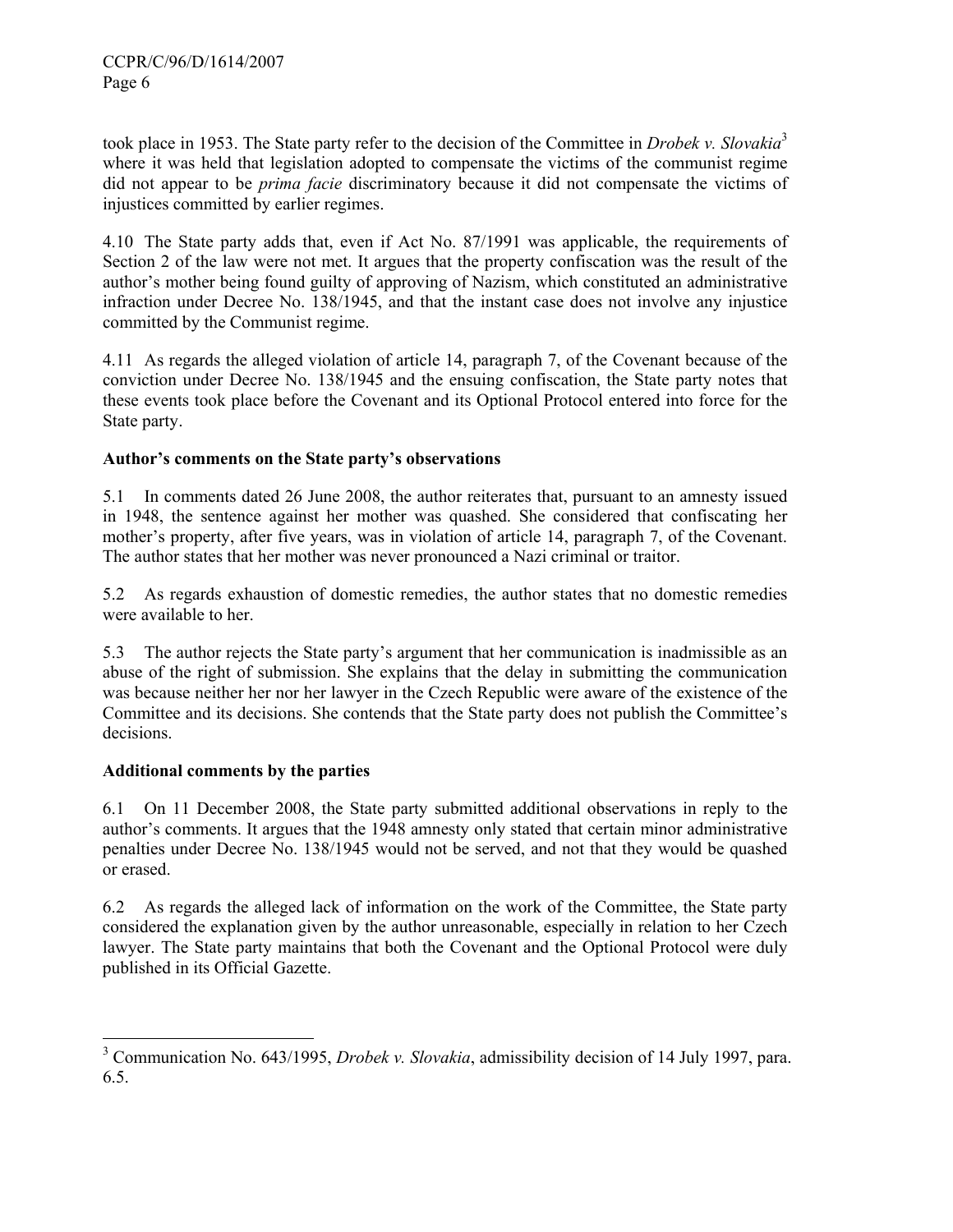7. On 6 January 2009, the author informed the Committee of two new suits of law initiated by her: On 4 June 2004, the District Court of Prague rejected her ownership claim arguing that it was not competent to examine the factual correctness of the confiscation, which was decided according to valid administrative rules. On 25 October 2007, the City Court of Prague confirmed the decision of the District Court. The appellate court added that the author's mother did not own the property at the time of her death and thus, the author could not become an owner through inheritance.

8. On 3 June 2009, the State party submitted additional observations on the claim on article 14, paragraph 7, made by the author. It states that the claim is inadmissible *ratione personae*, as the author is not the victim of the alleged violation, and *ratione temporis*, as the confiscation of property took place before the entry into force of the Optional Protocol for the State party. The State party adds that the claim is manifestly ill-founded, as the author's mother was not tried or punished again for an offence for which she had already been finally convicted or acquitted. The confiscation was a consequence of having committed an administrative offence under decree No. 138/1945.

### **Issues and proceedings before the Committee**

### **Consideration of admissibility**

9.1 Before considering any claims contained in a communication, the Human Rights Committee must, in accordance with article 93 of its rules of procedure, decide whether or not it is admissible under the Optional Protocol to the Covenant.

9.2 The Committee notes that the author considers the requirement of permanent residence in Act No. 87/1991 to be in violation of article 26 of the Covenant. In this regard, the Committee has already had occasion to hold that laws relating to property rights may violate article 26 of the Covenant if they are discriminatory in character. The question the Committee must therefore resolve in the instant case is whether Act No. 87/1991, as applied to the author, was indeed discriminatory.

9.3 The Committee observes that permanent residence was not the only reason invoked by the court of first instance in its rejection of the author's restitution claim under Act No. 87/1991, which was also dismissed *ratione temporis*. The appellate court and the Constitutional Court, in turn, rejected the restitution claim under articles 2 and 1 of the law, respectively, without making reference to the requirement of permanent residence.<sup>4</sup>

9.4 The Committee notes that the instant case differs from those property restitution cases previously dealt with by it, in that the requirement of permanent residence was not crucial for the rejection of the author's claim. The Committee further notes that the author has not argued how, apart from the issue of permanent residence, the application of Act No. 87/1991 to her case amounts to prohibited discrimination within the meaning of article 26. In view of the above, the Committee considers that this claim has been insufficiently substantiated, for purposes of admissibility.

 $\overline{a}$ 

<sup>&</sup>lt;sup>4</sup> See above paras. 4.6 and 4.7.